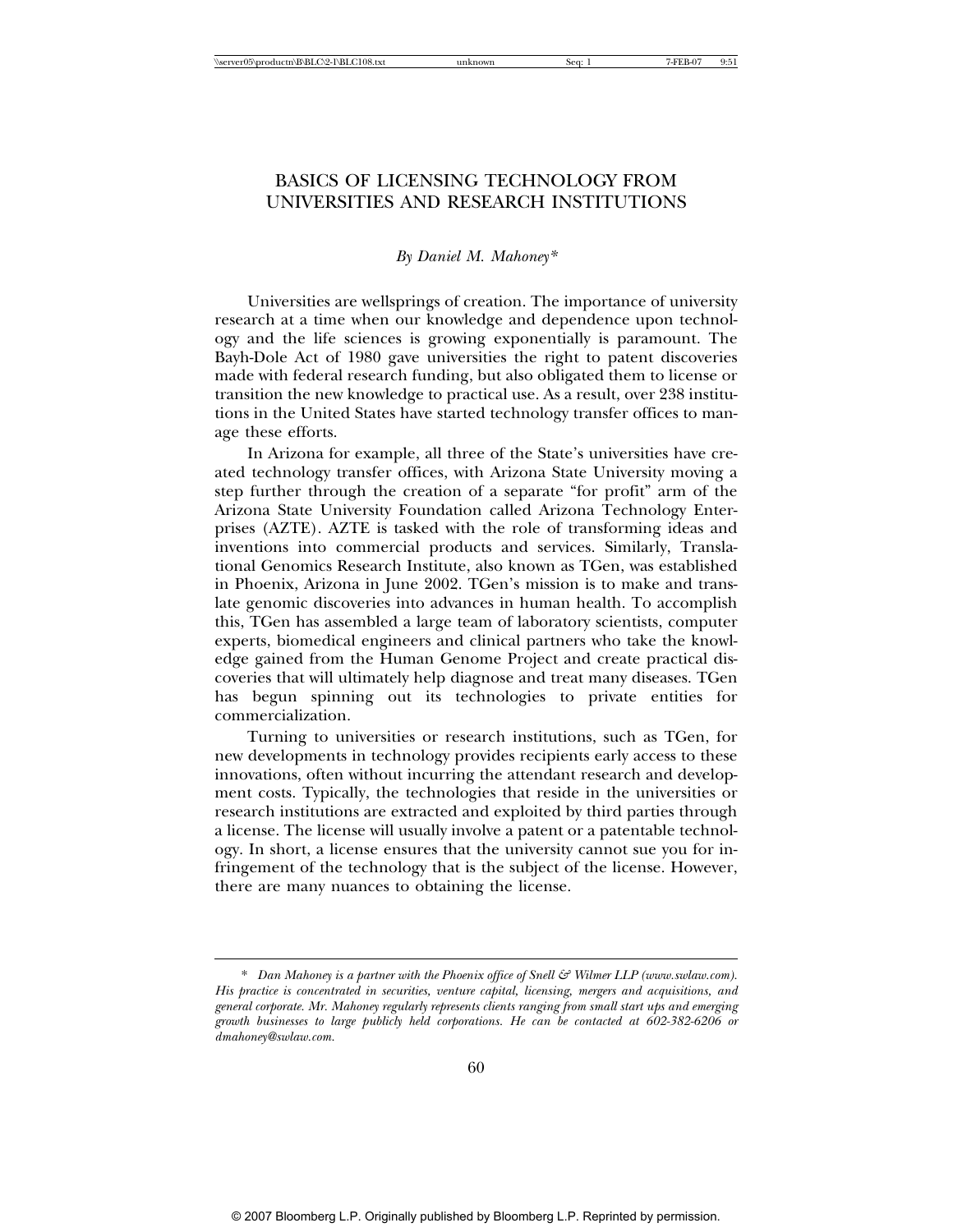# *Be aware of the Process and Timeframe*

The process can be labor intensive and will often require more time than anticipated. The process will begin with the due diligence phase, in which the viability and value of the technology is assessed. If satisfied, the licensee works with the university or research institution and, possibly, the inventing professor on the general terms of the license, which will usually be captured in a term sheet. Next, a final set of definitive documents will be prepared; usually using the university's or research institute's standard forms. However, if the deal contains enough nuances it may be necessary to craft a custom set of documents. Additional terms that were not identified in the term sheet may be the subject of further negotiation. Depending upon the complexity of the license arrangement, the depth of negotiation and the extent of ancillary issues, this entire process could take from one month to over a year.

# *Key Inventors*

The licensed technology may be incomplete or may lend itself to further development. It may be critical to secure the cooperation of the professor in answering questions, providing consultation and facilitating further development. Moreover, the inventing professor may create future developments that will be important to the ultimate commercialization of the licensed technology. In the absence of explicit agreement, those future developments belong to the university and/or the professor. Accordingly, the license should address all future developments and improvements that may be critical to commercializing the technology. Additionally, records should be kept of all developments and who was responsible for those developments. This is important in the event the originating professor continues to develop the technology or makes improvements, or, alternatively, if the licensee's company has ties to the university (*i.e*., uses university graduate students).

#### *Avoiding Conflict Problems*

Universities and Research Institutions will generally have policies prohibiting or impeding the involvement of a faculty member or employee in the negotiation process. This can often be burdensome if the faculty member is the founder of a spin out that will be licensing the technology or is otherwise a significant player. The institution will usually refuse to negotiate with the employee or faculty member and will simply instruct them to come back when a third party with whom the institution can negotiate (*i.e*., a financial investor or outside manager) becomes involved. To this end, it is important for the team that will be licensing the technology to anticipate this issue and identify a lead negotiator that is otherwise unaffiliated with the institution.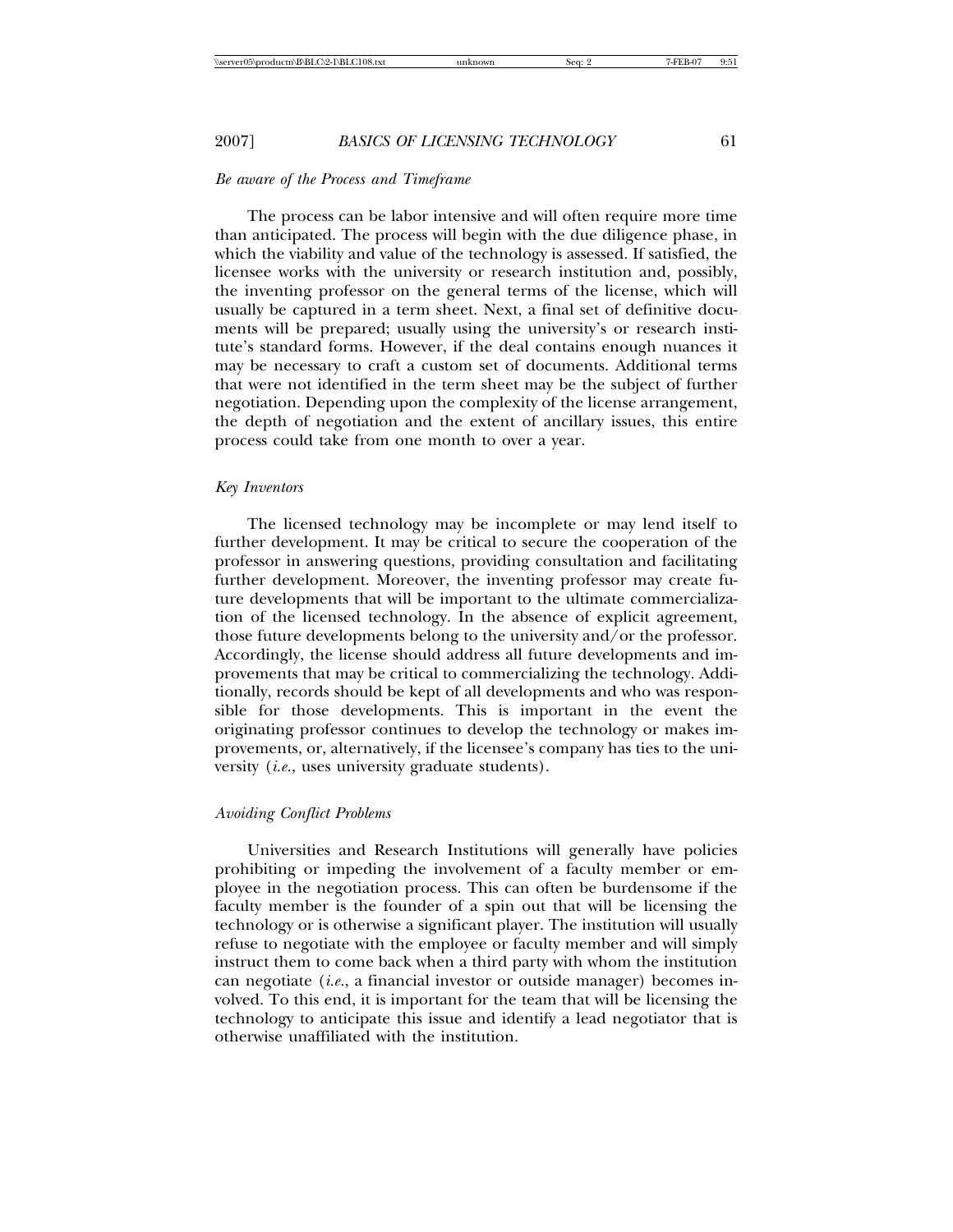# *Exclusivity vs. Non-exclusivity*

Aside from cost, exclusivity is generally considered the most significant issue in licensing arrangements. Absolute exclusivity provides the licensee the ability to exclude all other parties or people from using or exploiting the technology and the university is prohibited from granting a license for the same technology to any other party. A non-exclusive license merely allows the licensee to use and exploit the technology without fear of being sued for infringement; however, the university can extend the same rights for the same technology to as many parties as it wishes, including competitors. There is a broad spectrum between these two extremes where much of the negotiation occurs.

Generally, the licensee will want to secure an exclusive license granting an unfettered right to exploit the technology and all future developments. However, this often is accompanied by a steep price. For example, the university is more likely to extract higher up-front costs, royalty payments, equity participation or strict and aggressive milestone developments.

### *Payment Structures*

Payment structures can take many different forms. For example, the university may or may not require a one-time, up-front payment that may or may not be in addition to ongoing royalty payments. The royalty payments could be based on gross revenue or net earnings. It could be a more simplistic per-unit royalty or a more complicated structure that scales according to the commercial success of the technology. If the right to sublicense is granted, universities will generally require a royalty for a sublicensee's exploitation of the technology. A one to five percent royalty structure is typical depending upon the facts. If the institution also receives equity in the entity that is receiving the license the royalty and upfront payments may be reduced or discarded altogether.

## *Equity*

The institution granting the license may require or request equity in the entity or venture that is licensing the technology. This is more typical in an early-stage or start-up environment and may even be preferential to the licensee as the grant of equity may serve as the quid pro quo for reducing or removing royalty, milestone or up-front payments. If the licensee is a well established enterprise this arrangement is unlikely. The grant of equity, however, raises the specter of dilution and the institution may want comfort that it will not be diluted by future rounds of financing. The rejoinder to this is that they should be treated no differently than any other stakeholder in the enterprise. Preferably, the institution would receive common stock, if a corporation, or simple interest, if a partnership or limited liability company, and such equity rights would not have anti-dilution protection or any of the other bells and whistles that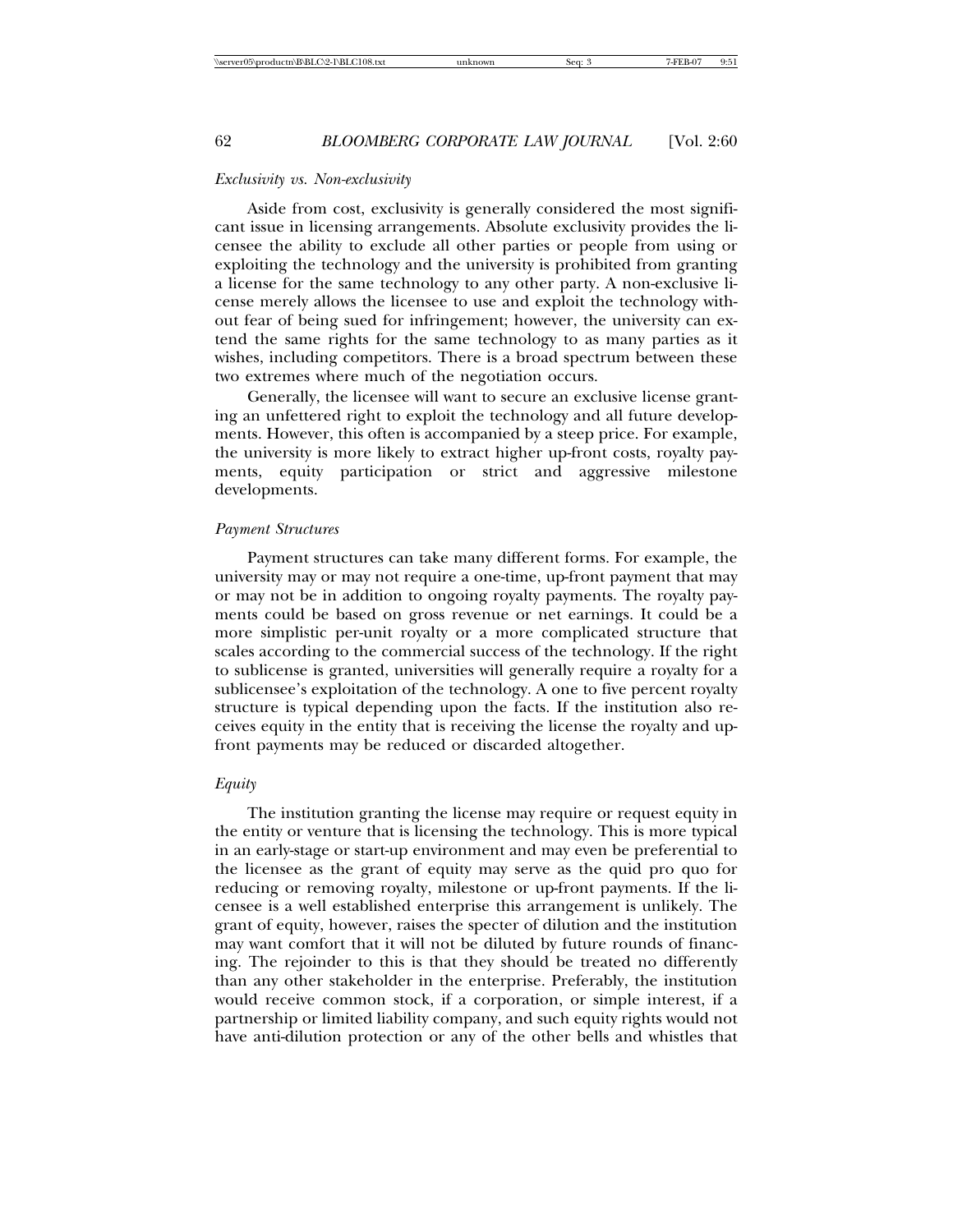one might expect of a preferred equity security. If necessary to consummate the arrangement, however, the licensee can provide a non-dilutable security, a convertible preferred stock with anti-dilution rights or some floor on the institution's total dilution through the next round of financing but then none thereafter.

### *Right of First Refusal*

The party that is licensing the technology should request the right to obtain licenses on future technology or intellectual property that exists within the same or similar realm on the same terms as the initial license. This can sometimes pose problems if the institution is a not for profit entity, in which case tax professionals will need to be involved to properly structure the arrangement. This type of provision may also be tied to an anti-dilution right. For example, the institution may be entitled to antidilution rights so long as the licensee receives a right of first refusal on all similar technology produced in the future on the same license terms as the initial license. If the right of first refusal expires so do the institution's anti-dilution rights.

## *Milestones*

Universities will often grant a license subject to the licensee achieving or maintaining certain milestones. If the milestones are not achieved in a timely fashion, the university may terminate the license or convert it to a non-exclusive license. Some common milestone examples are the hiring of a key advisor or CEO; raising a certain amount of money either through grant funding or equity or debt investment; and creation of a business plan. In bioscience, milestones will generally include achievements with respect to clinical trials, FDA authorization and filing of  $510(k)$ 's or PMA's.

#### *Allowing Sufficient Runway*

Aside from abbreviated or insufficient due diligence, licensees of biotechnology often make mistakes during negotiations with universities concerning milestones and payment structures. Generally, a licensee should use practical foresight when agreeing to these concepts. For example, drug development or invasive device development are difficult processes to predict with respect to clinical trials and FDA approval. Perhaps the most common miscalculation is the length of time that it will take to successfully raise money for a fledgling venture. Inexperienced entrepreneurs tend not to appreciate the extent of the chasm between receiving a rock solid commitment to invest and having that party actually write a check. Likewise, it is rare for a start up venture to hit its initial revenue projections.

A dose of practical reality at the outset of negotiations goes a long way in preventing renegotiation later on. The licensee should give itself